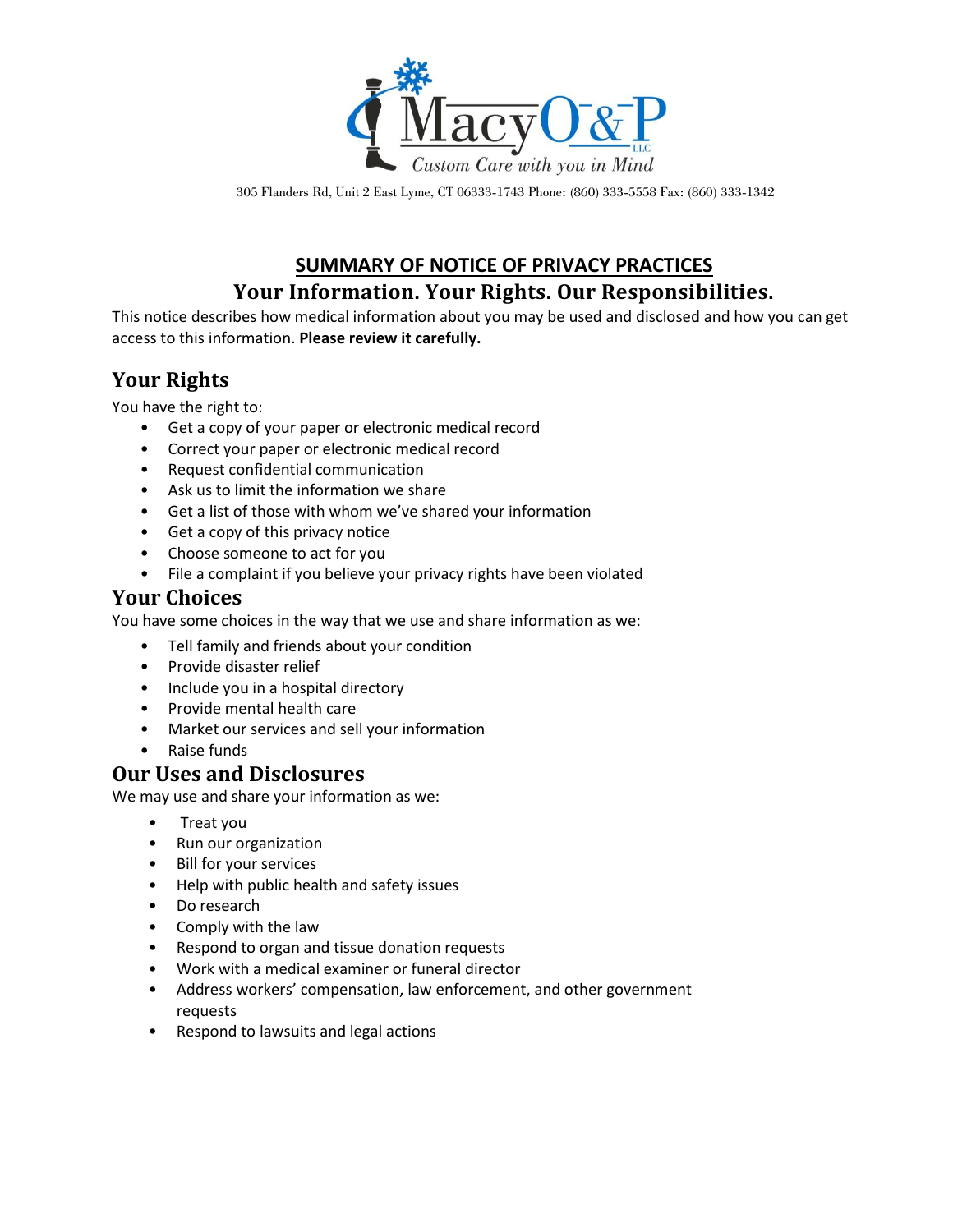

305 Flanders Rd, Unit 2 East Lyme, CT 06333-1743 Phone: (860) 333-5558 Fax: (860) 333-1342

# **NOTICE OF PRIVACY PRACTICES**

# **Your Rights**

**When it comes to your health information, you have certain rights.** This section explains your rights and some of our responsibilities to help you.

### **Get an electronic or paper copy of your medical record**

- You can ask to see or get an electronic or paper copy of your medical record and other health information we have about you. Ask us how to do this.
- We will provide a copy or a summary of your health information, usually within 30 days of your request. We may charge a reasonable, cost-based fee.

### **Ask us to correct your medical record**

- You can ask us to correct health information about you that you think is incorrect or incomplete. Ask us how to do this.
- We may say "no" to your request, but we'll tell you why in writing within 60 days.

### **Request confidential communications**

- You can ask us to contact you in a specific way (for example, home or office phone) or to send mail to a different address.
- We will say "yes" to all reasonable requests.

## **Ask us to limit what we use or share**

- You can ask us not to use or share certain health information for treatment, payment, or our operations. We are not required to agree to your request, and we may say "no" if it would affect your care.
- If you pay for a service or health care item out-of-pocket in full, you can ask us not to share that information for the purpose of payment or our operations with your health insurer. We will say "yes" unless a law requires us to share that information.

## **Get a list of those with whom we've shared information**

- You can ask for a list (accounting) of the times we've shared your health information for six years prior to the date you ask, who we shared it with, and why.
- We will include all the disclosures except for those about treatment, payment, and health care operations, and certain other disclosures (such as any you asked us to make). We'll provide one accounting a year for free but will charge a reasonable, cost-based fee if you ask for another one within 12 months.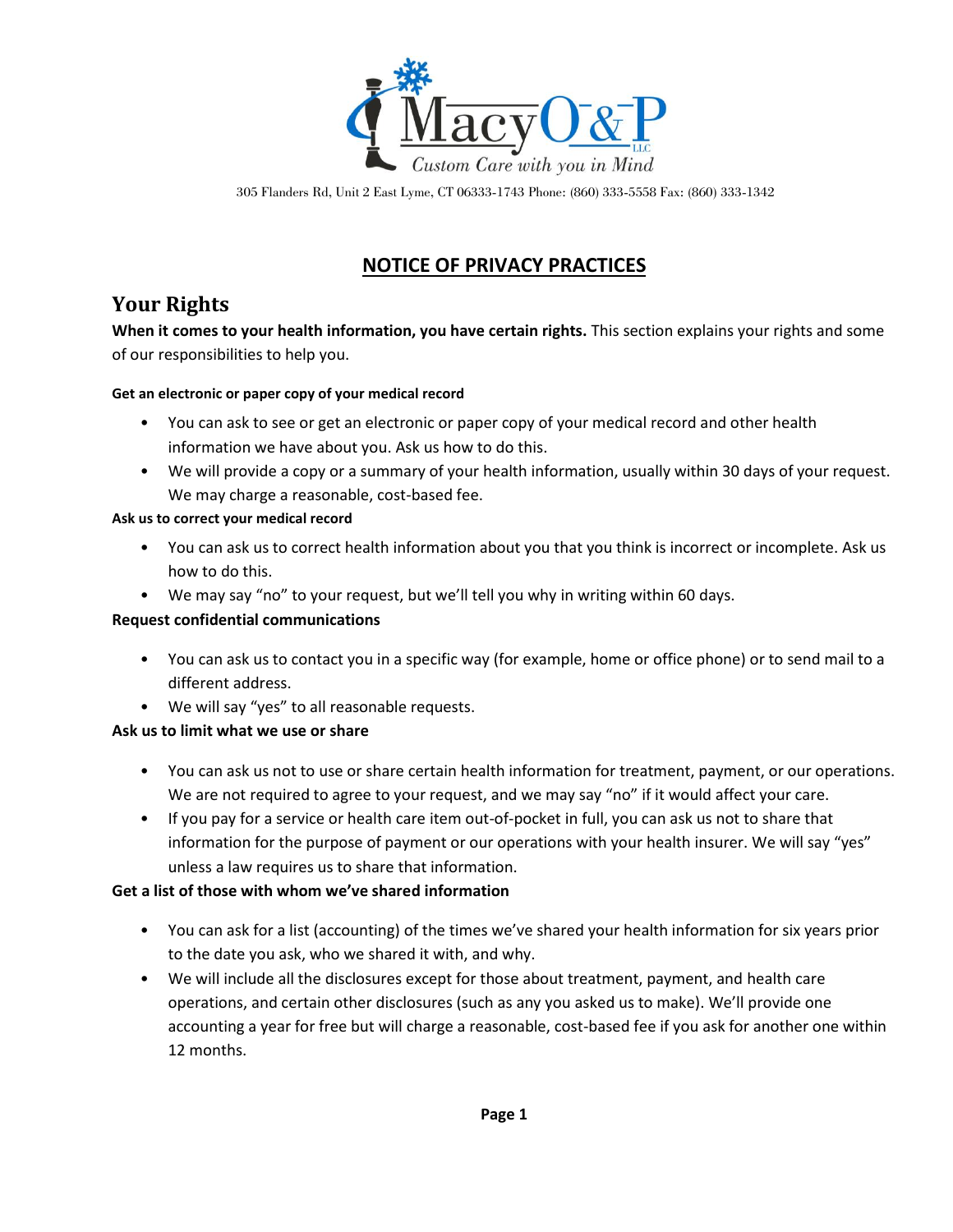#### **Get a copy of this privacy notice**

You can ask for a paper copy of this notice at any time, even if you have agreed to receive the notice electronically. We will provide you with a paper copy promptly.

#### **Choose someone to act for you**

- If you have given someone medical power of attorney or if someone is your legal guardian, that person can exercise your rights and make choices about your health information.
- We will make sure the person has this authority and can act for you before we take any action.

### **File a complaint if you feel your rights are violated**

- You can complain if you feel we have violated your rights by contacting our Compliance Officer, **Deborah Raynor** at **(860) 333-5558** or email **deb@macyop.com**.
- You can file a complaint with the U.S. Department of Health and Human Services Office for Civil Rights by sending a letter to 200 Independence Avenue, S.W., Washington, D.C. 20201, calling 1-877-696-6775, or visiting **www.hhs.gov/ocr/privacy/hipaa/complaints/.**
- We will not retaliate against you for filing a complaint.

## **Your Choices**

**For certain health information, you can tell us your choices about what we share.** If you have a clear preference for how we share your information in the situations described below, talk to us. Tell us what you want us to do, and we will follow your instructions.

In these cases, you have both the right and choice to tell us to:

- Share information with your family, close friends, or others involved in your care
- Share information in a disaster relief situation
- Include your information in a hospital directory

*If you are not able to tell us your preference, for example if you are unconscious, we may go ahead and share your information if we believe it is in your best interest. We may also share your information when needed to lessen a serious and imminent threat to health or safety.*

In these cases we never share your information unless you give us written permission:

- Marketing purposes
- Sale of your information
- Most sharing of psychotherapy notes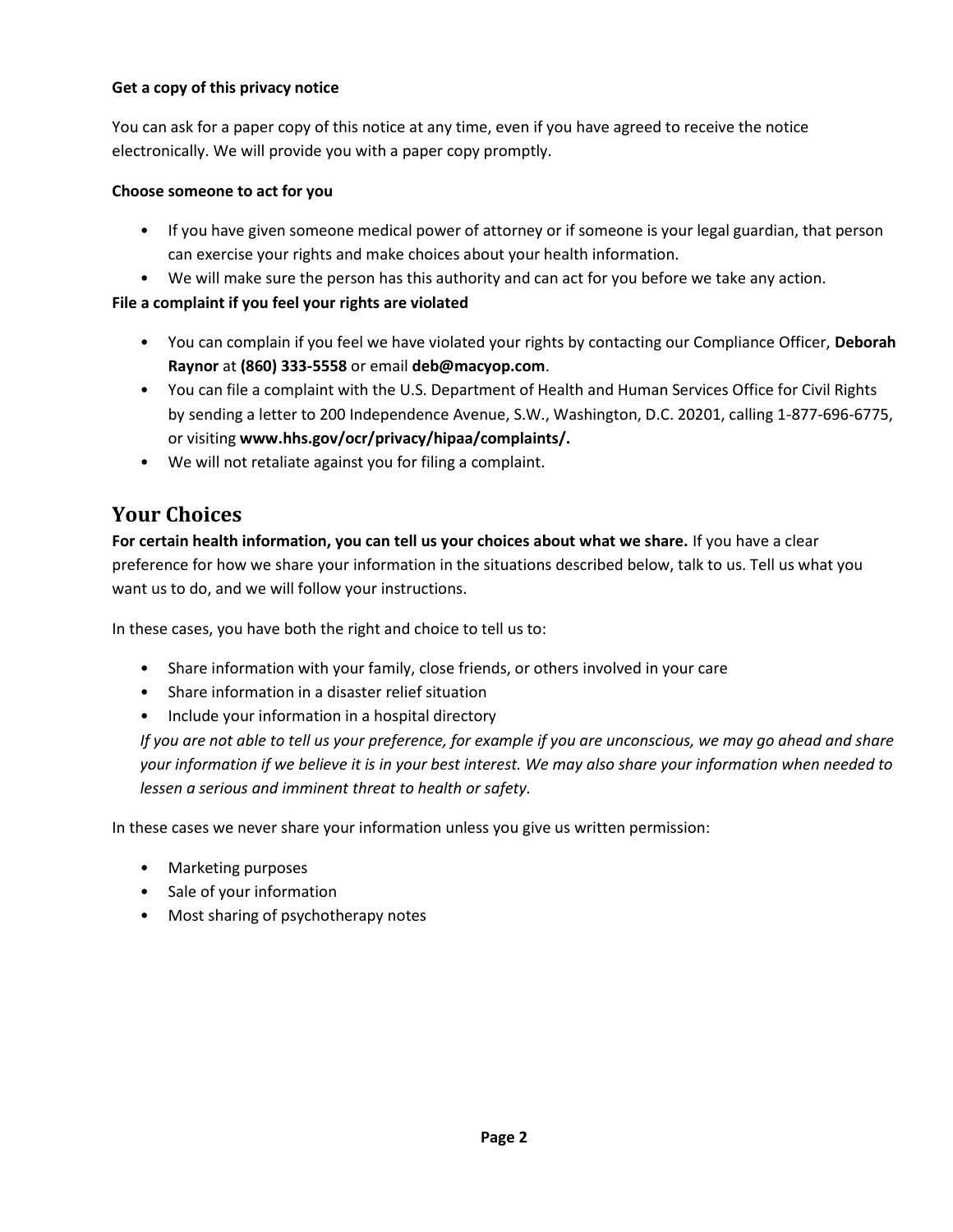# **Our Uses and Disclosures**

## **How do we typically use or share your health information?**

We typically use or share your health information in the following ways.

#### **Treat you**

We can use your health information and share it with other professionals who are treating you.

*Example: We communicate with medical professionals treating you. Ie, ordering physician and physical therapist.* 

#### **Run our organization**

We can use and share your health information to run our practice, improve your care, and contact you when necessary.

*Example: We use health information about you to manage your treatment and services.* 

#### **Bill for your services**

We can use and share your health information to bill and get payment from health plans or other entities.

*Example: We give information about you to your health insurance plan so it will pay for your services.* 

## **How else can we use or share your health information?**

We are allowed or required to share your information in other ways – usually in ways that contribute to the public good, such as public health and research. We have to meet many conditions in the law before we can share your information for these purposes. For more information see: [www.hhs.gov/ocr/privacy/hipaa/understanding/consumers/index.html](http://www.hhs.gov/ocr/privacy/hipaa/understanding/consumers/index.html)**.**

#### **Help with public health and safety issues**

We can share health information about you for certain situations such as:

- Preventing disease
- Helping with product recalls
- Reporting adverse reactions to medications
- Reporting suspected abuse, neglect, or domestic violence
- Preventing or reducing a serious threat to anyone's health or safety

#### **Do research**

We can use or share your information for health research.